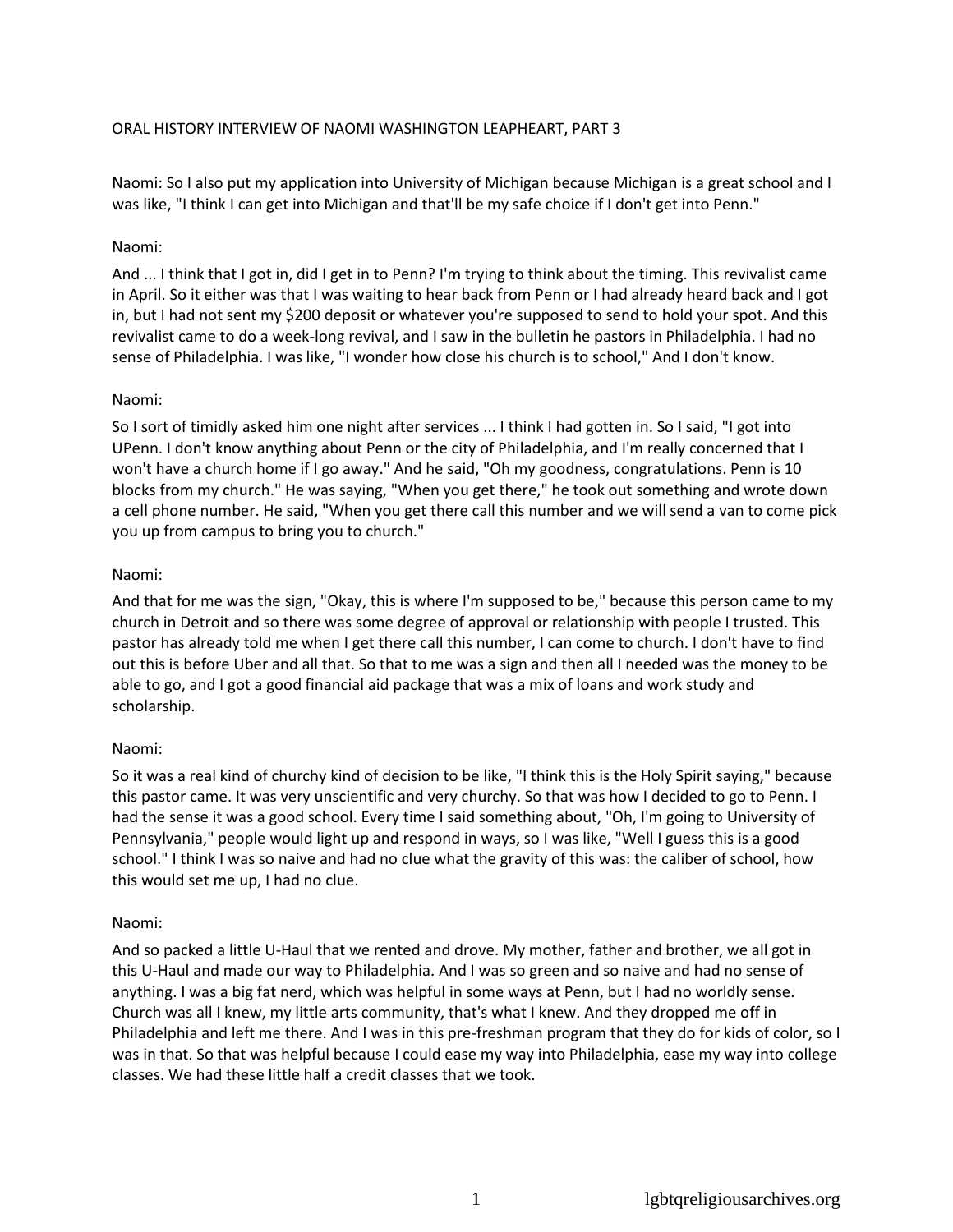## Naomi:

And I'm starting to build a social community by first seeking out where are the Christian students gathering. So one night I came home to my dorm very early in my freshman year and I heard singing. And so I peeked in and it was this choir singing. And so I think I must have asked somebody, "Oh, there's a gospel choir here?" And she was like, "Yeah, this is when they rehearse." And so I went to gospel choir rehearsal and got in the alto section and started singing, whatever. And afterward the director of the gospel choir came up to me and was like, "You have a really nice voice. You have a strong voice. I'm so glad you came," and, "What's your name," and whatever.

## Naomi:

And that was the beginning of what is now a 20 plus year friendship with Ashon Crawley, who was the director. I mean, I don't know if he tells people but he was the director and founder of the gospel choir at Penn. And ... I remember also that choir being full of queerness. It was ... people who are very deeply spiritual, but also there was no rigidity around theology. There was no rigidity around, "You got to go to church." It became our worship, it became our church. People were in relationships, people came out within the context of the choir. I mean, it was just a very ... queer ... That's the only way I can describe it ... experience.

## Naomi:

I mean, you had your more conservative people in the choir, but there was no imposition of theology in the choir, which I look back and I'm like, "What a gift that was, what a gift." And we sounded good, so we would sing all over, so it was just a gift. My nickname became Reverend. I was not preaching or teaching or doing any of that. But my nickname in college was Reverend, which should have been some kind of sign to me, but it wasn't because I'm hardheaded. People came to me, talked to me, would say to me, "There's something about your energy, and could you talk me through this problem," or, "What do you think about what God thinks about X, Y, and Z," or whatever.

## Naomi:

I mean, so again that should have been some sort of sign to me, but it wasn't. So college was again, more of me finding my people, finding my nerds, fellow nerds, and also finding my people who pushed me to figure out my relationship to and with God for myself. They were like, "You're away from home now. Your grandmother is not taking you to church anymore, so you going to go?"

## Monique:

Right.

## Naomi:

"Are you doing this out of obligation or because you're choosing it?" They would push me.

## Monique:

I'm going to pause you because he's not done until 2:15, but someone has this room at 2:00.

Naomi:

Oh, okay.